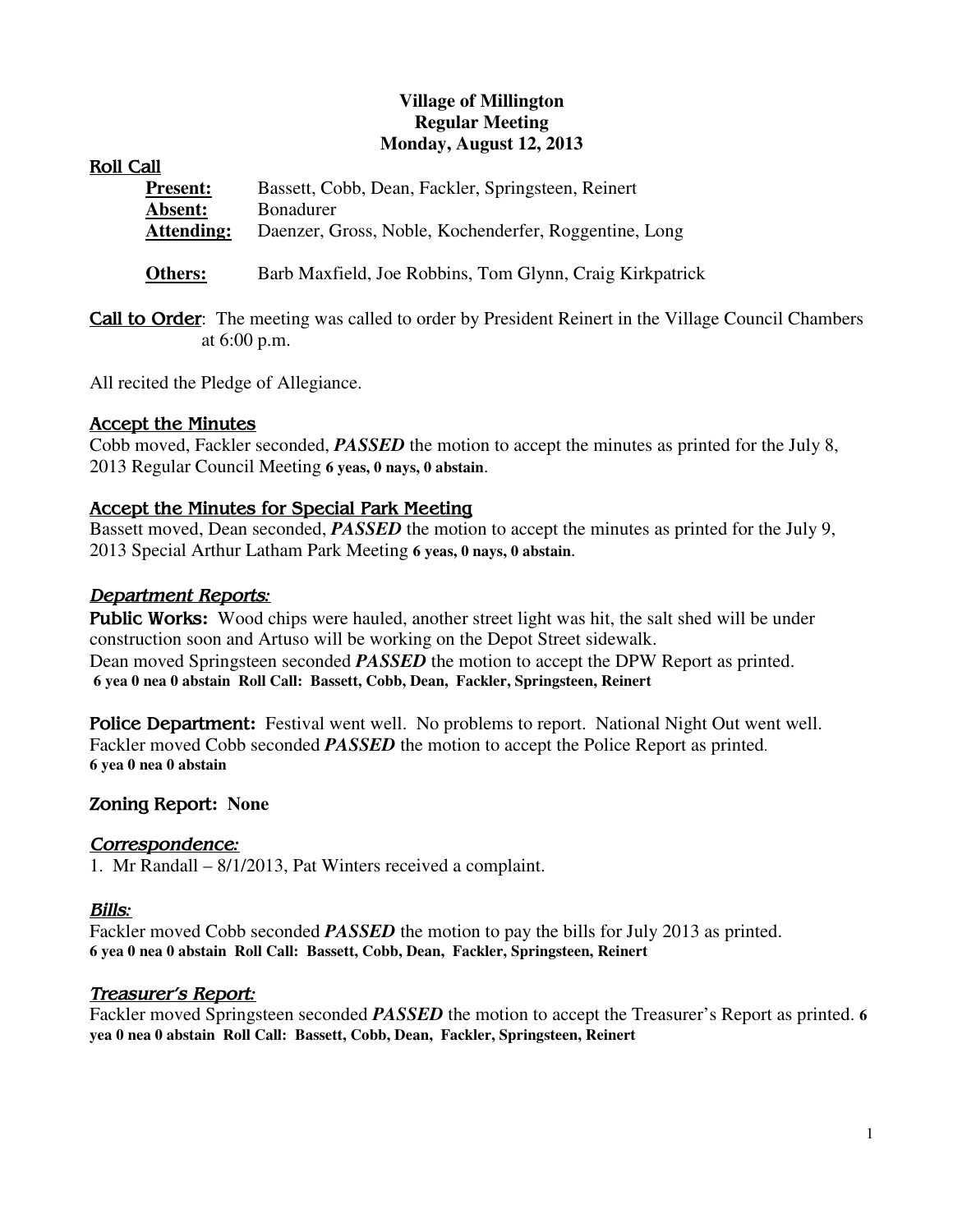## Public Comment:

Craig Kirkpatrick – Commented on the festival activities.

Joe Robbins – 4637 Main: Problem dogs for 3 years; happens any time of day.

Tom Glynn – Additional comments on the dog issue. Mr. Glynn also commented on the fence that was constructed and the clear vision violation of the fence.

Chief Roggentine commented on this situation. He has talked with animal control. Either animal control or Mr. Roggentine can write a civil infraction. The owners have been approached about this.

Mrs. Cobb – Discussed the newly formed group Michigan Pheasant Restoration Initiative. They would like to see flags showing this project.

MDOT would have to be contacted about this project to see if something could be placed on the light pole.

## Old Business*:*

*1.* Garbage Prices*:* 68512.00 = 13.85 Currently \$12.00 Dean moved Springsteen seconded *PASSED* the motion to set the garbage rate at \$15.00 per unit, per month effective with the October Utility Bill to be reviewed with the 2015 budget. **6 yea 0 nea 0 abstain Roll Call: Bassett, Cobb, Dean, Fackler, Springsteen, Reinert**

2. **CML TAXES:** The assessor needs to be contacted to get this taken off the tax rolls.

3. **Employee Handbooks** – Terry Springsteen would like to see these finished.

## New Business

## **1.** RON'S DISABILITY **– Jessie will look into this.**

**2. DPW POSITION** – The council discussed the situation to start planning for the future now. Dean moved Cobb seconded *PASSED* the motion to allow the DPW Committee to draft requirements for a DPW position and post for that position. **6 yea 0 nea 0 abstain** 

**3.** GARBAGE **–** Kaylene Long discussed the problems on the garbage contract.

Bassett moved Cobb seconded *PASSED* the motion to approve the brochure to send to residents with additional spring cleanup and tire recycling dates included. **6 yea 0 nea 0 abstain**

Bassett moved Springsteen seconded *PASSED* the motion to change recycling to biweekly recycling September 11, depending on the contract. **6 yea 0 nea 0 abstain**

## 4. PARK BOARD LAND REQUEST – **Mr. Cobb discussed this request. Mr. Reinert will look into this.**

# 5**.** PROPOSED BUSINESS LICENSE – PLANNING COMMISSION

**The Planning Commission would like to see a free business license application for businesses in the village. The only fee would be if they were late in filing.**